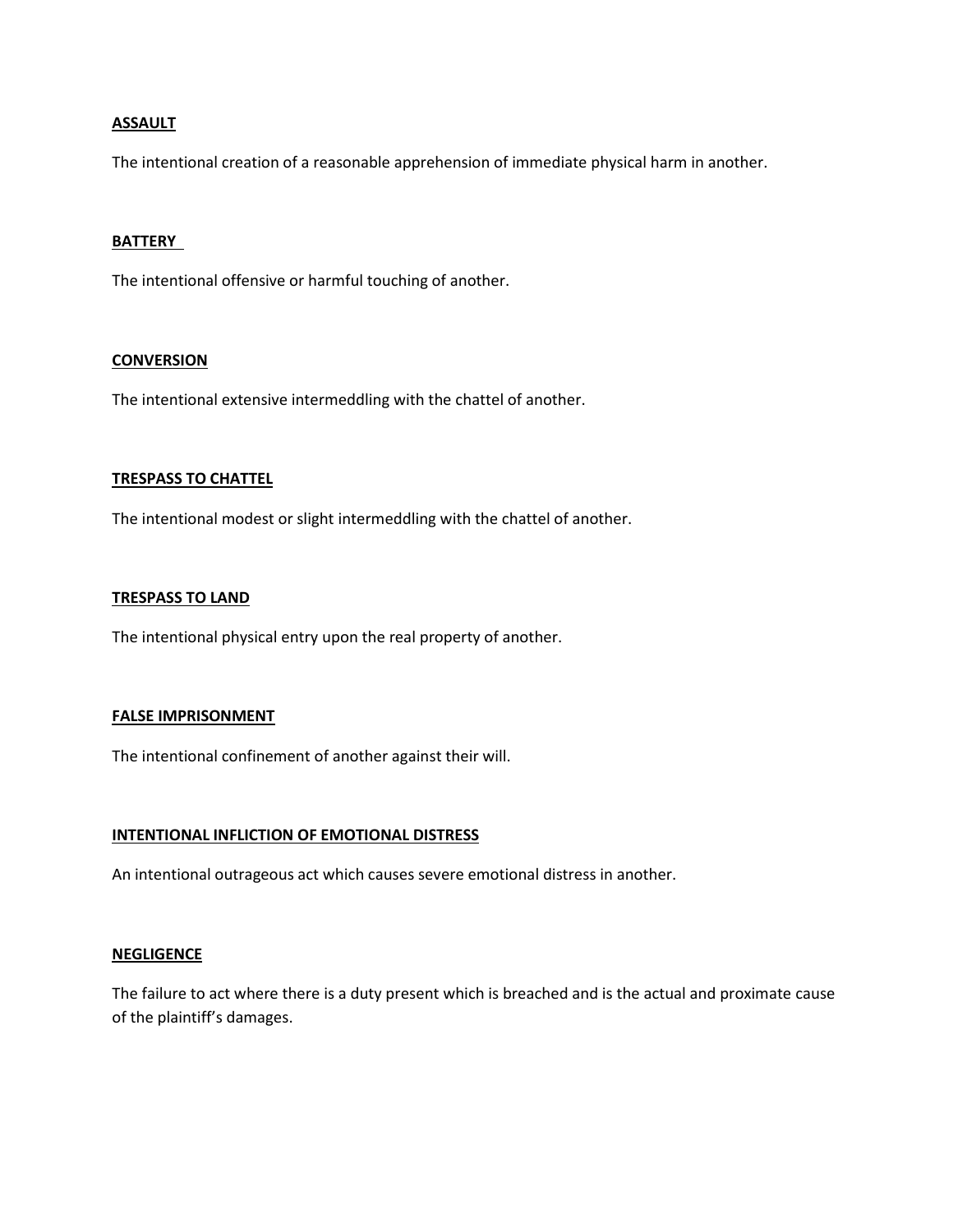### **DEFAMATION**

A damaging false statement which is made by the defendant and understood by a third party.

### **PUBLIC NUISANCE**

An act which is injurious to the public in general.

#### **PRIVATE NUISANCE**

An act which interferes with the reasonable enjoyment of one's property.

### **INVASION OF PRIVACY**

A violation of the right to be let alone.

### **INTERFERENCE WITH AN ECONOMIC RELATIONSHIP**

The intentional interference with the business relationship(s) of another which results in damages.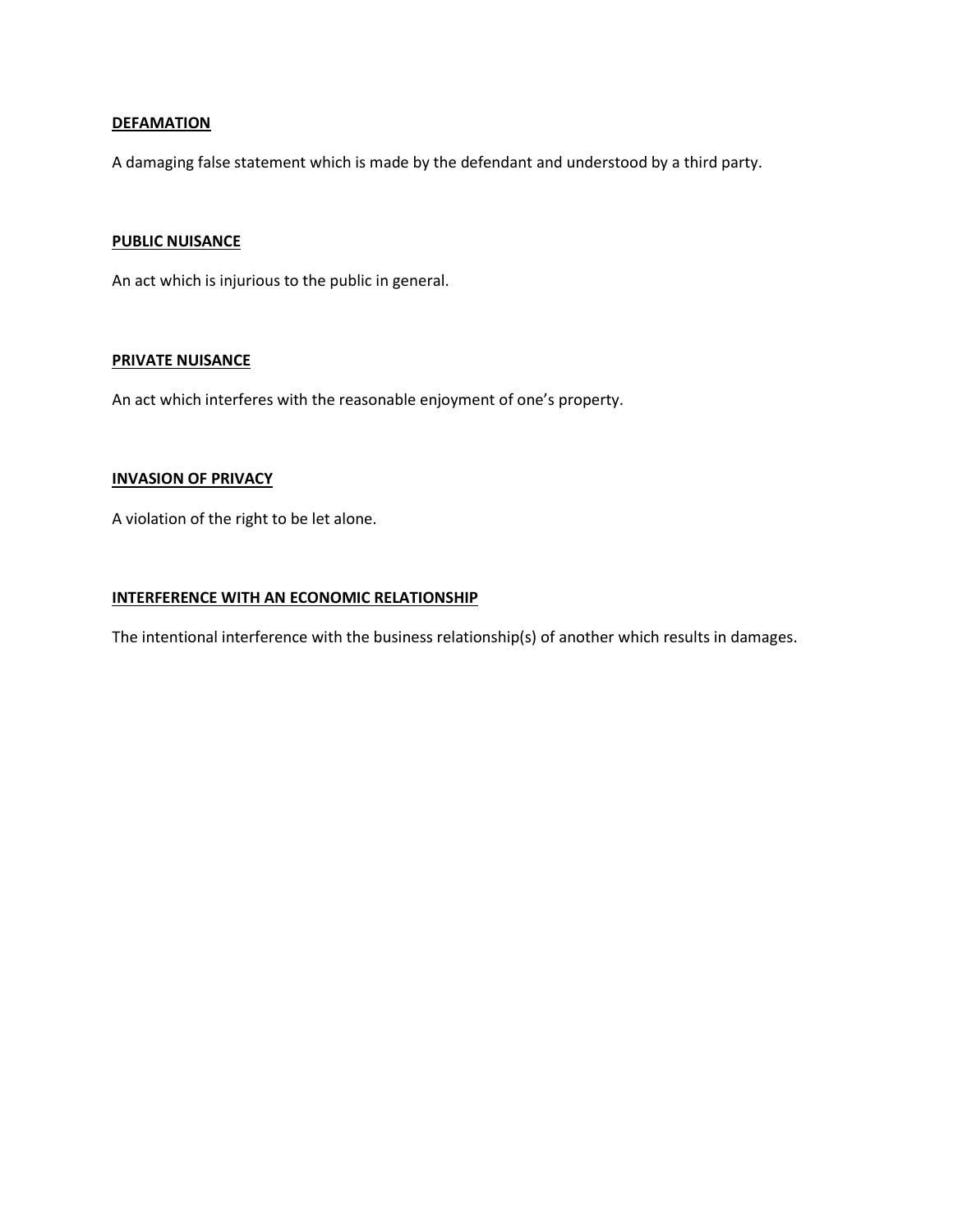### WRITING NEGLIGENCE

### **NEGLIGENCE**

The failure to act where there is a duty present which is breached and is the actual and proximate cause of the plaintiff's damages.

DUTY (cite one or more of)

- 1) Under the Majority Cardozo Rue, we owe each other a duty to not make foreseeable plaintiffs of one another within our immediate "zone of danger." Under the Minority Andrews Rule, we owe this duty to everyone.
- 2) Under the Special Relationship Rule, we owe a special duty to children, land invitees (and known trespassers), land licensees, family members, spouses, as common carriers/innkeepers, as joint venturers, as professionals (compared to another like-industry professional in similar circumstances) and if we caused/created the peril in the first place.
- 3) Under a Strict Liability rule, anyone carrying on with ultrahazardous activities or who holds dangerous animals on their land will be strictly liable for the plaintiff's damages if either are the cause of the plaintiff's damages, even absent fault
- 4) Under a Products Liability rule, a manufacturer or merchant may incur strict liability if there is a manufacturing or design defect with a product which is unreasonably dangerous and where there was no substantial change in product since the time of purchase
- 5) Under a Breach of Warranty Rule, a manufacturer or merchant may incur liability if plaintiff suffers foreseeable damages while using a product under an express warranty, an implied warranty of merchantability or an implied warranty of fitness for a particular purpose
- 6) Under the Negligence Per Se rule, there is a duty owed by the defendant if the plaintiff belongs to a class which is statutorily protected by a rule which is designed (and breached by defendant) to protect this class from a category of risks (one or more of which caused plaintiff's injuries) within the statute

BREACH (cite one or more of)

- 1) The failure to perform one's duty per the Reasonable Person test.
- 2) A failure to perform one's duty under the Res Ipsa Loquitor rule, which states that damages do not normally happen under the circumstances absent negligence

## ACTUAL CAUSE

The "but for" cause of the plaintiff's injuries.